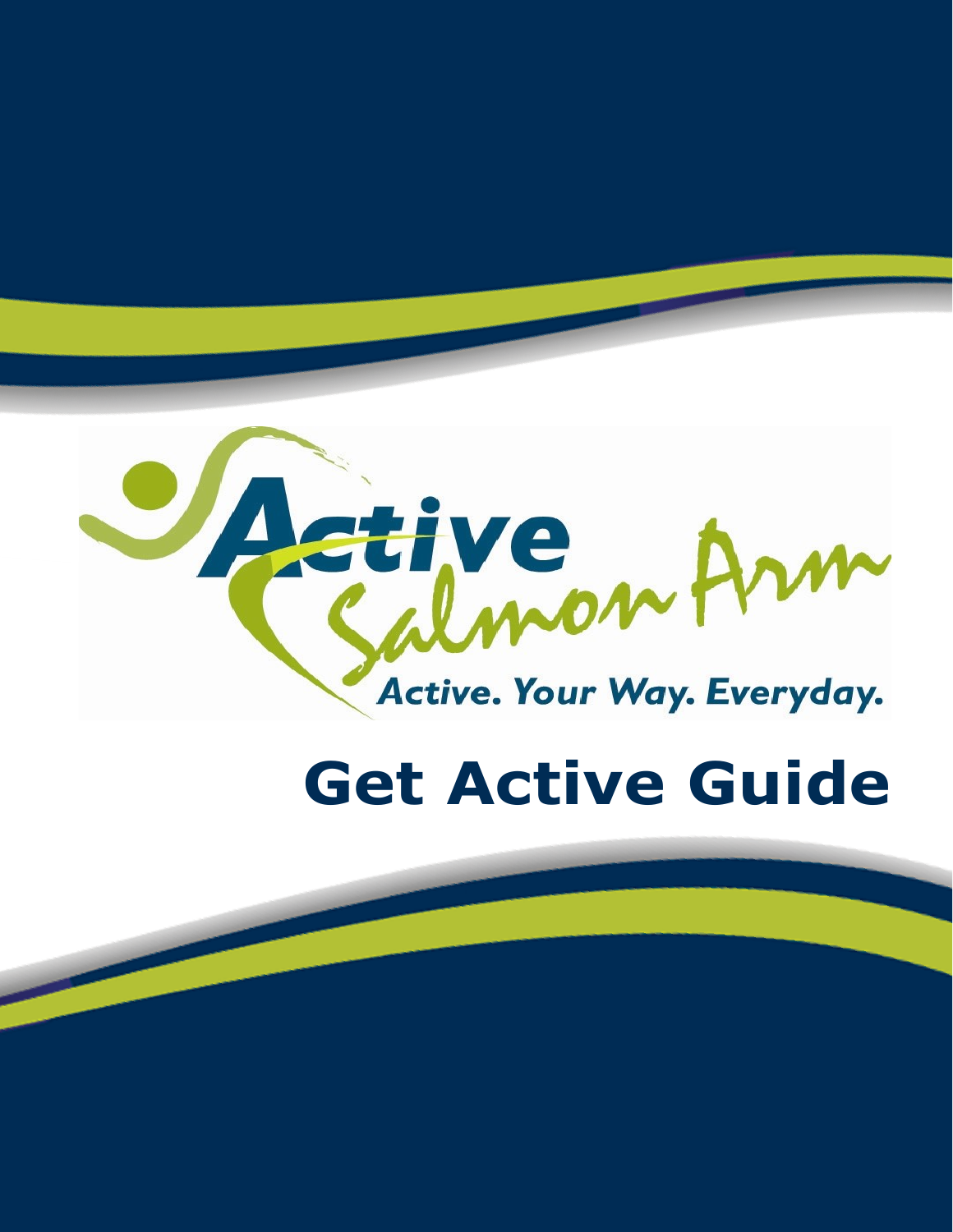# **Active Salmon Arm**

Virtual walk/community park maps www.salmonarmrecreation.ca 250-832-4044

## **Archery**

**Salmon Arm Archery Club** Vern Stevens 250-832-0205

## **Badminton**

**Salmon Arm Badminton Club** Tim 250-804-7908

**SASCU Recreation Centre** Donna 250-832-4044

# **Ball – Baseball/Softball/Slo-pitch**

**Salmon Arm Minor Baseball** www.salmonarmbaseball.com

**Salmon Arm Slo-pitch** info@salmonarmslopitch.com www.salmonarmslopitch.com

#### **Beaches**

**Canoe Beach** 7720 36th Street NE

# **Biking and Hiking Trails**

**Coyote Park**  54th Ave NE and 60th Ave NE

**Larch Hills Nordic Ski Area** End of Edgar Rd at Larch Hills

**Little Mountain Park**  Okanagan Ave just off 30 St SE

**Road/Mountain Biking/Hiking Trails** www.shuswaptrails.com/offroad.htm

**Salmon Arm Bike For Your Life Century Ride** www.bikeforyourlife.com

**Shuswap Cycling Club** www.shuswapbike.com

**Skookum Cycle Program** 141 Shuswap St NE • 250-832-7368

**South Canoe Trail System** 10th Ave & 70 St SE

#### **Bowling**

**Lakeside Bowling** 1880 9th Ave NE • 250-832-3946

# **Cadets/Guides/Scouts**

**Girl Guides of Salmon Arm** 250-832-7280 • www.girlguides.ca

**Rocky Mountain Rangers and Cadets** 1-800-856-8488

**Royal Canadian Air Cadets** 250-833-0222

**Scouts** Diane Boxall 778-489-0088

# **Cross Country Ski**

**Larch Hills Nordic Society** www.skilarchhills.ca

**Larch Hills Ski Area** End of Edgar Rd in Larch Hills

## **Curling**

**Salmon Arm Curling Club** 691 28th St NE • 250-832-8700 www.salmonarmcurlingclub.com

#### **Dance**

**Jamila Mai Bellydance** 250-833-1915

**Just For Kicks** Patty 250-675-2121 • Margo 250-832-9469

**Salmon Arm Square Dance Club** Bernie/Sheila • bernond@live.ca

**Shuswap Dance Centre** 590 Okanagan Ave SE • 250-833-5418 www.shuswapdance.com

#### **Equestrian Trail Riding**

**Larch Hills Nordic Ski Area** End of Edgar Rd at Larch Hills

**South Canoe Trail Syste**m 10th Ave & 70 St SE

# **Fish and Game**

**Salmon Arm Fish and Game Club** Ron Pederson 250-832-3431 www.salmonarmfishandgameclub.com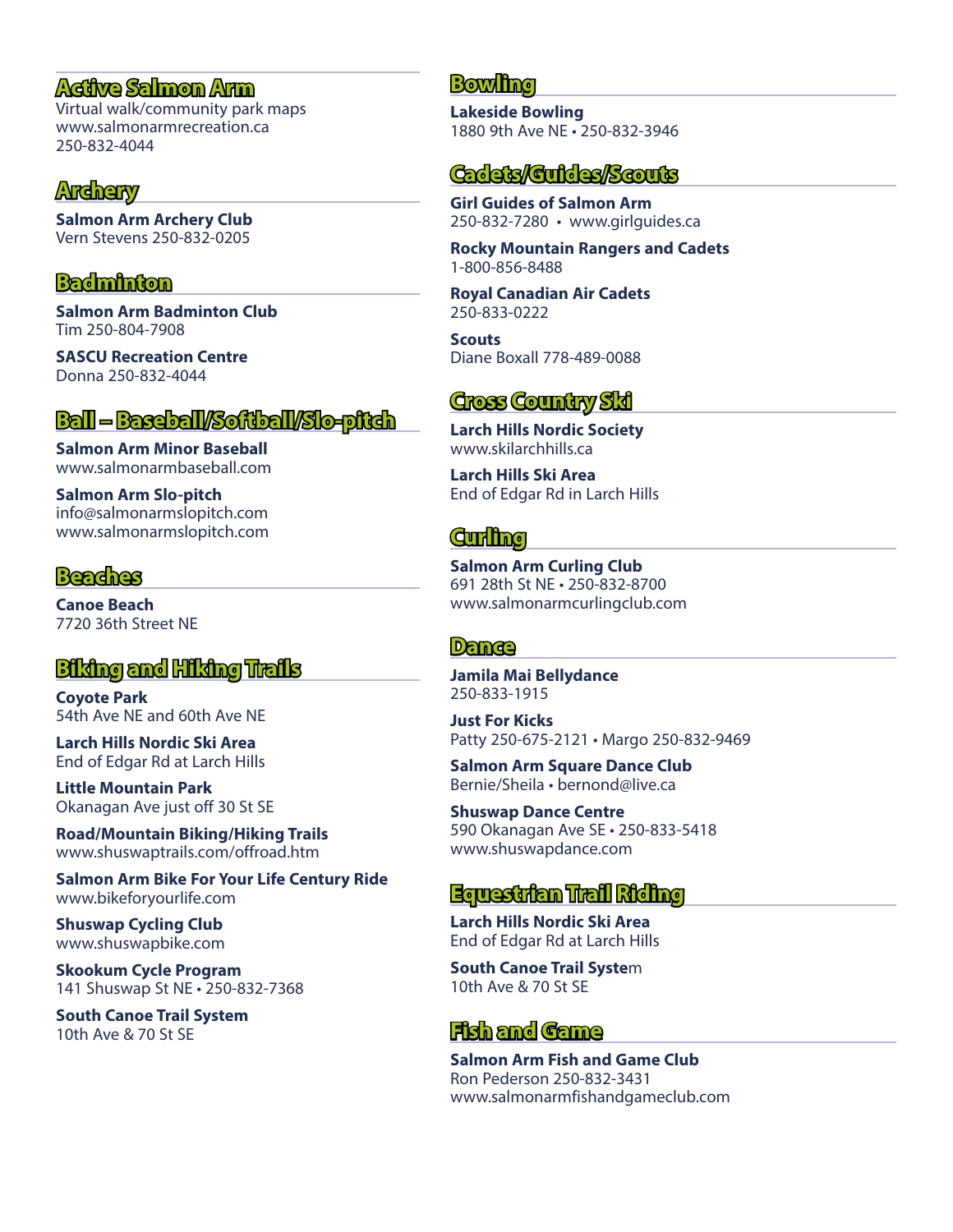# **Fitness Centres**

**Anytime Fitness** 2890 10 Ave NE • (778) 489-5323

**Harbourfront Tanning & Fitness Center Ltd** 681 Marine Park Dr • 250-832-5177

**The Cardio Connection** 101 Hudson Ave • 250-833-2717

**CrossFit Salmon Arm** 2400 Trans-Canada Hwy • 250-540-8781

**Curves (Women Only)** Suite 400-251 Trans-Canada Hwy NW 250-804-0644

**SASCU Recreation Centre Weight Room** 2550 10th Ave NE • 250-832-4044 www.salmonarmrecreation.ca

**Shuswap Core Pilates** 2-661 Ross St NE • 250-804-0393

**Shuswap Total Fitness** 2450 Trans-Canada Hwy NE • 250-833-4799 shuswaptotalfitness.com

# **Football**

**Shuswap Minor Football Association** www.shuswapfootball.com

#### **Golf**

**Shuswap National Golf Course** 6360 Auto Rd SE • 250-832-3285 shuswapnational.com

**Club Shuswap Golf and RV** 5751 Trans Canada Hwy NE • 250-832-7345 www.clubshuswap.com

**Salmon Arm Golf Club** 3641 Hwy 97B • 250-832-4727 www.salmonarmgolf.com

# **Gymnastics**

**Momentum Gymnastics** Shawnee 250-804-0602 www.momentumgymnastics.com

# **Hockey**

**Men's and Women's Recreational Hockey** Various skill levels and ages Shaw Centre • 250-832-4044

**Salmon Arm Minor Hockey** Shaw Centre, 2600 10th Ave www.salmonarmminorhockey.com

#### **Horseshoes**

**Salmon Arm Horseshoe Club** 691 28 St NE Amy Kidd 250-803-0420

# **Jungle Gym**

**Junglemania** 2450 Trans-Canada Hwy NE • 250-803-0300 www.junglemania.ca

# **Lacrosse**

**Shuswap Minor Lacrosse** registrar@shuswapminorlacrosse.com

# **Lawn Bowling**

**Salmon Arm Lawn Bowling** 691 28 Street NE Dan Quilty 250-253-0873

# **Martial Arts**

**Community Karate & Kickboxing** Holly 250-253-2406

**Double Winds T'ai Chi** Kim and Heather Arnold 250-832-8229/250-515-1476

**Kees Tae Kwon Do** Tyler Irving 250-833-0661

**Salmon Arm Judo** Rich Mori 250-832-3945 Sean Weisenborn 250-832-7406

**Taoist T'ai Chi** Jim Clarke 250-832-9038

# **Fitness Centres**

**Anytime Fitness** 2890 10 Ave NE • (778) 489-5323

**Harbourfront Tanning & Fitness Center Ltd** 681 Marine Park Dr • 250-832-5177

**The Cardio Connection** 101 Hudson Ave • 250-833-2717

**CrossFit Salmon Arm** 2400 Trans-Canada Hwy • 250-540-8781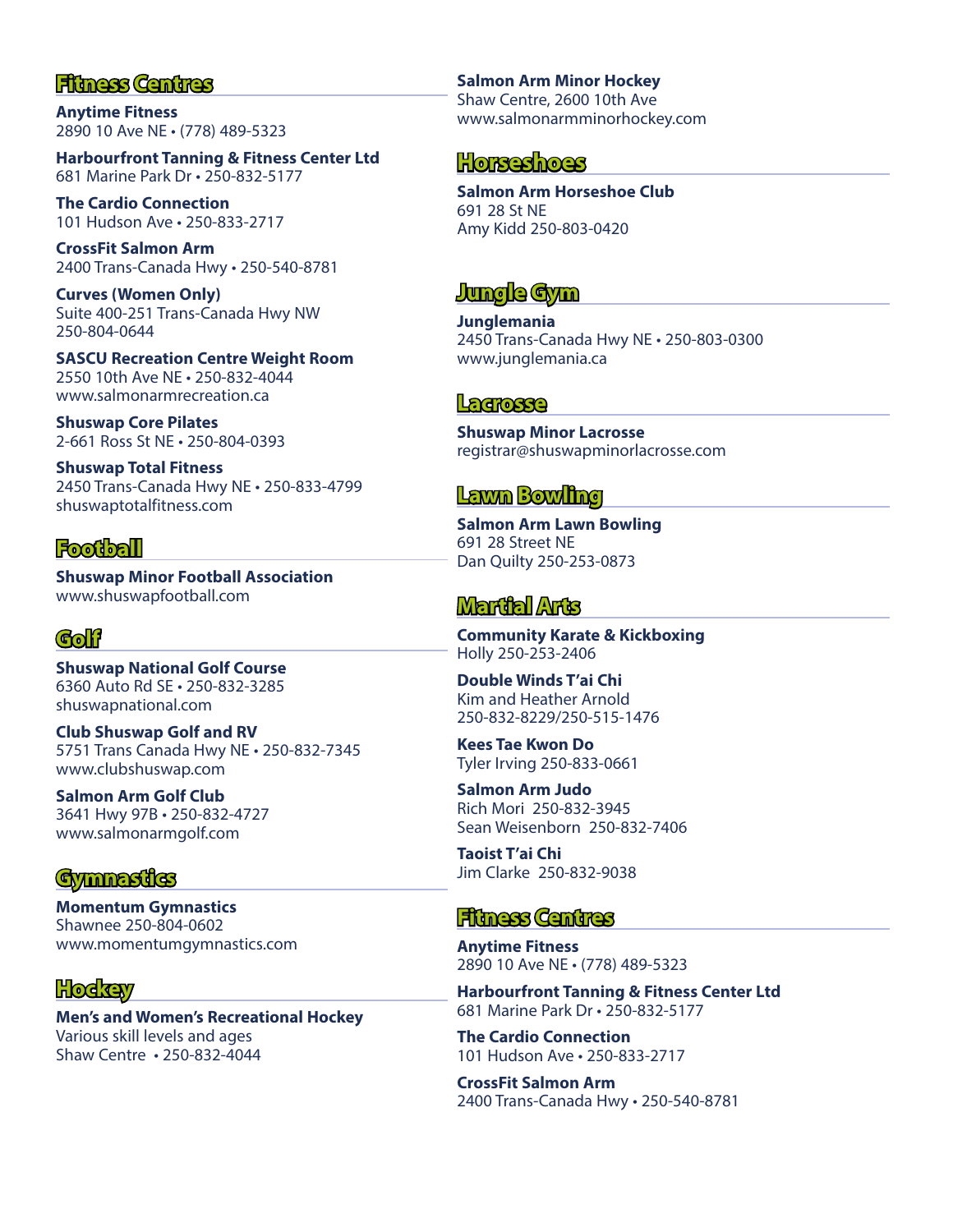**Curves (Women Only)** Suite 400-251 Trans-Canada Hwy NW 250-804-0644

**SASCU Recreation Centre Weight Room** 2550 10th Ave NE • 250-832-4044 www.salmonarmrecreation.ca

**Shuswap Core Pilates** 2-661 Ross St NE • 250-804-0393

**Shuswap Total Fitness** 2450 Trans-Canada Hwy NE • 250-833-4799 shuswaptotalfitness.com

# **Pickleball**

**Club Shuswap Golf and RV** 5751 Trans Canada Hwy NE 250-832-7345 • www.clubshuswap.com

**Klahani Park** 6391 10 Ave SE • free facilities

**Salmon Arm Pickleball Club** www.salmonarmpickleballclub.wordpress.com

**SASCU Recreation Centre** 2550 10 Ave NE • 250-832-4044

## **Playground Parks**

**Badger Park** 1611 20th Ave SE

**Blackburn Park** 681 10th Avenue SW

**Canoe Beach** 7720 36th Street NE

**Klahani Park** 10 Ave SE (South Canoe)

**Fletcher Park Playground & Water Spray Park** 450 2nd Avenue NE

**John Lund Park** Access from 70th Ave NE in Canoe

**SASCU Little Mountain Sports Field** 250 30th Street SE

**William Baker** 4290 Canoe Beach Drive NE

# **Recreation Facilities—Location/Book-**

#### **ings**

**Salmon Arm Fairgrounds** 490 5th Ave SW 250-833-4096 • safallfair@shaw.ca

**SASCU Recreation Centre** 2550 10 Ave NE • 250-832-4044 **Salmon Arm Waterslides & RV Park** 1001 Trans Canada Hwy SW 250-832-4386

**Scout Hall**  2460 Auto Road SE Dianne Boxall 778-489-0088

**Seniors Activity Centre**  170-5th Ave. SE • 250-832-1065

**Shaw Centre** 2600 10th Ave NE • 250-832-4044

# **Ringette**

**Shuswap Ringette** erinhawrys@hotmail.com www.shuswapringette.ca

# **Rowing and Paddling**

**Shuswap Association for Rowing/Paddling** Canoe Beach Boat Launch www.shuswaprowingandpaddling.com

# **Rugby**

**Yeti Rugby** Jeff Miller jeffmiller506@hotmail.com

# **Skating**

**Salmon Arm Skating Club** Crystal 250-575-8411 saskatingclub.com

#### **Salmon Arm Speed Skating** Crystal 250-833-4377

info@salmonarmspeedskating.com

**Shaw Centre** (Public Skating/Adult Shinny/ Learn to Skate Program) 2600 10th Ave NE • 250-832-4044

# **Snowmobiling**

**Salmon Arm Snow Blazers**  Don Mitchell 250-675-2420

# **Soccer**

**Shuswap Women's Rec. Soccer Association** swrsa.info@gmail.com

**Shuswap Youth Soccer Association** (Located at the SASCU Indoor SportsComplex) 250-833-5607 • www.shuswapsoccer.com